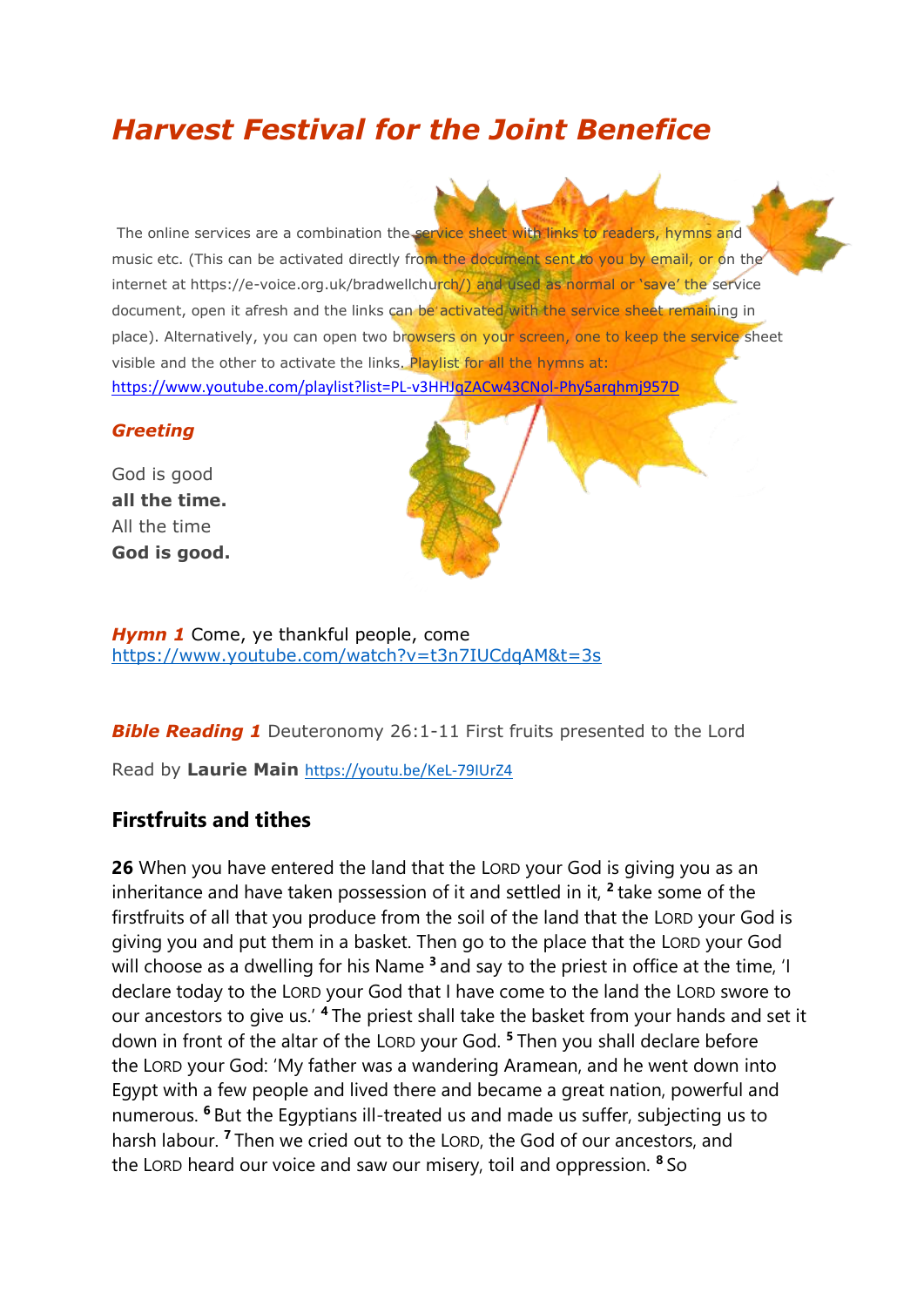the LORD brought us out of Egypt with a mighty hand and an outstretched arm, with great terror and with signs and wonders. **<sup>9</sup>** He brought us to this place and gave us this land, a land flowing with milk and honey; **<sup>10</sup>** and now I bring the firstfruits of the soil that you, LORD, have given me.' Place the basket before the LORD your God and bow down before him. **<sup>11</sup>** Then you and the Levites and the foreigners residing among you shall rejoice in all the good things the LORD your God has given to you and your household.

*Anthem:* **John Stainer 'Ye shall dwell in the Land'**  <https://www.youtube.com/watch?v=WpvIogPx2O4>

## *Talk part 1 by Revd Steven*

Sunday 4th August 2020

Harvest is a time to give thanks to God for the Harvest and we thank farmers and all involved in the food and drink industries for their work and commitment. We also thank God for everything he provides for us and this is something God would like us to do. It is part of our covenant relationship that we remember God as the source of our food and drink from providing us with the Sun, the rain, the seeds and the wisdom to grow them. This year's Harvest hasn't been the best, coupled with these strange times, it is challenging for us all round. Harvest time is a time for us to again Remember God and our role of stewards in his creation.

Harvest is also a time to reflect on and respond to our creative role within God's creation and our responsibilities, under God, for all God's creatures. Harvest Festival is still one of the best loved church festivals, although the days when whole village communities worked together to bring in the harvest disappeared with the coming of the combine harvester. At Harvest time we are given one liturgical moment in the year to re-connect with the land, to re-think our relationship to the earth and to animals.

Remembering that God is the provider of all, the festivals are designed to ensure that the people never forget their history, their deliverance and their covenant relationship with God. Giving to God in thanksgiving is an essential component of that practice; it is a time for joy as it marks the freedom and blessings they have found in God.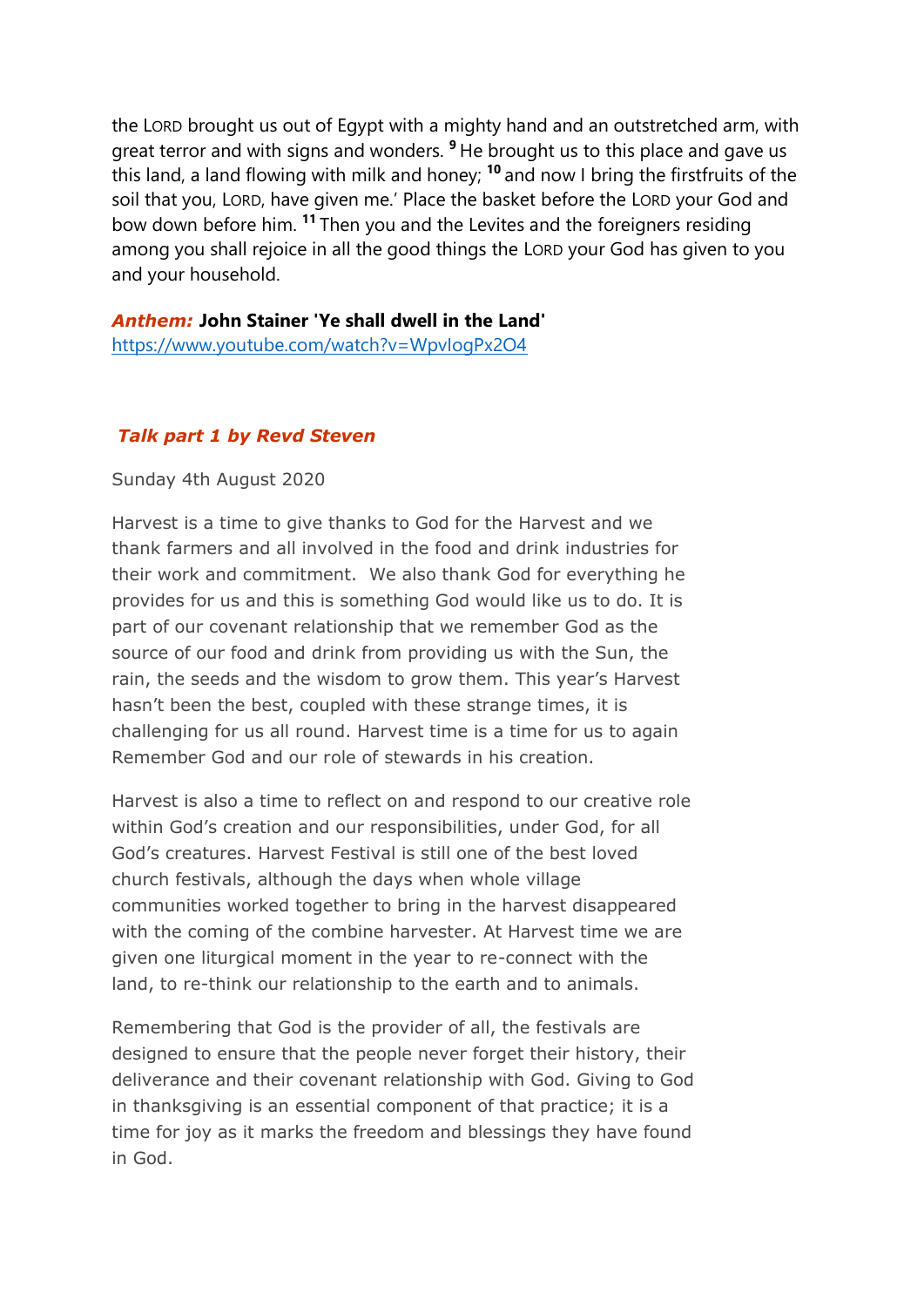#### *Canticle*

Glory to God above! Heavens declare his love; praise him, you angels, praise him all you high and heavenly host. Worship him, sun and moon; stars, complement their tune: grounded in God's good purpose let his grace become your boast.

## **O sing hallelujah and praise God for evermore!**

Glory to God below let depths of ocean show; lightning and hail, snow, wind and cloud perform at his command! Let every mountain range, forest and grove and grange, creatures of earth and air and sea praise God in every land.

## **O sing hallelujah and praise God for evermore!**

'Glory to God!' now sing commoner, queen and king; women and men of every age unite to praise the Lord. Worship God's holy name and let your lives proclaim God's saving power extends to those who love and serve his word.

# **O sing hallelujah and praise God for evermore!**

#### *Talk part 2 by Revd Steven*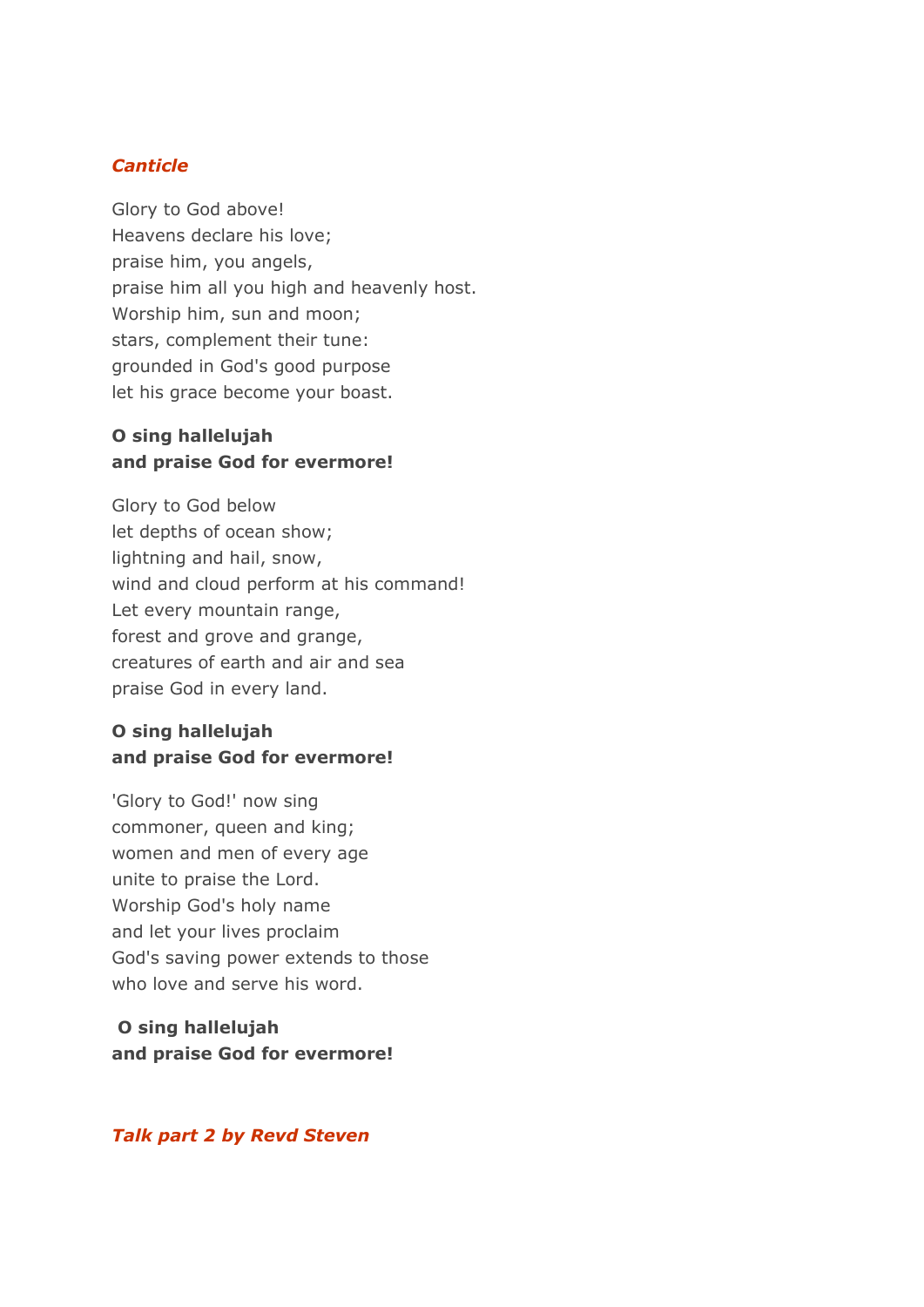As we remember God as the Creator and source of all things, we also need to give thanks for all that we receive. Giving thanks and entering into a spirit of thanksgiving is not as straight forward as it sounds. It's not just saying thanks to God and remembering him for the good things that we receive, but to appreciate everything we have and to try and be satisfied with the things that we have, rather than keeping on striving for more and more things. There is nothing wrong in wanting to progress and improve, but we can often get caught up with wanting more and more and get ourselves stressed and emotionally caught up without stopping, looking round and giving thanks for what we have. So during this Harvest, let us enter into the spirit of thanksgiving and appreciate and be content for all of the things we have.

#### *Sentence of Scripture*

Rejoice in the Lord always **and again I say, 'Rejoice'.**

*cf Philippians 4.4*

#### *Confession*

We confess to you our lack of care for the world you have given us. Lord, have mercy.

### **Lord, have mercy.**

We confess to you our selfishness in not sharing the earth's bounty fairly. Christ, have mercy. **Christ, have mercy.**

We confess to you our failure to protect resources for others. Lord, have mercy. **Lord, have mercy.**

#### **Hymn 2** For the beauty of the earth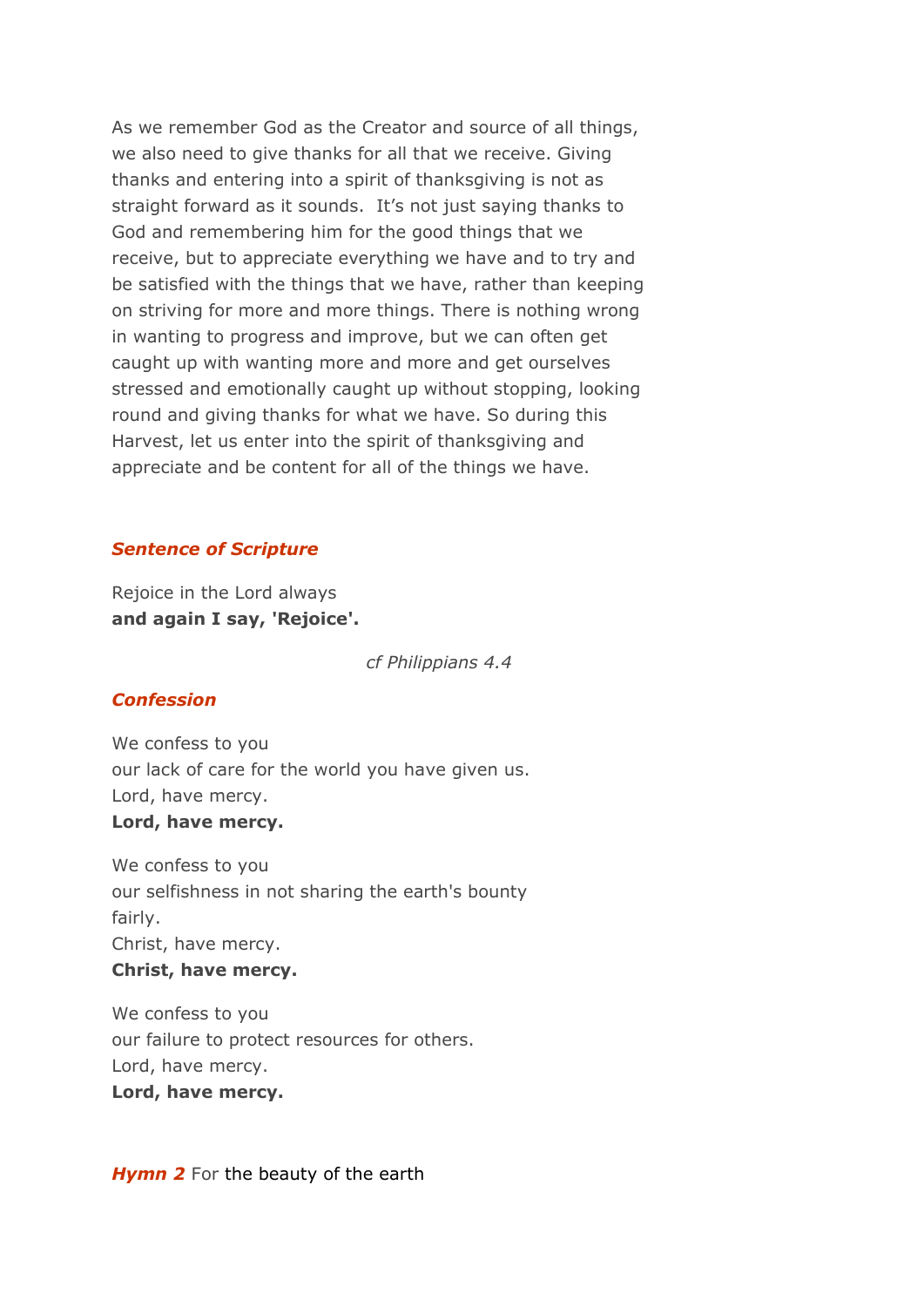<https://www.youtube.com/watch?v=MHIfRLNYUGw>

Let the praises of God ring out. **He is the source of our life.**

Let all creation rejoice in God: **sing the glory of his name.**

Come and see the work of God, **how wonderful he is to all people**.

He turned the sea into dry land, **so his people went through the water on foot.**

There we rejoiced in him. **In his might he rules for ever.**

Glory to the Father, and to the Son, and to the Holy Spirit. **Let the praises of God ring out. He is the source of our life.**

*cf Psalm 66.4-8*

## *Bible Reading 2*

[Philippians 4:4-9](http://www.biblegateway.com/passage/?search=Philippians%204:4-9&version=TNIV) Rejoice in the Lord always

Read by **Brigid Main** <https://youtu.be/-LJXvyzC-qE>

# **Final exhortations**

**<sup>4</sup>** Rejoice in the Lord always. I will say it again: rejoice! **<sup>5</sup>** Let your gentleness be evident to all. The Lord is near. **<sup>6</sup>** Do not be anxious about anything, but in every situation, by prayer and petition, with thanksgiving, present your requests to God. **<sup>7</sup>** And the peace of God, which transcends all understanding, will guard your hearts and your minds in Christ Jesus.

**8** Finally, brothers and sisters, whatever is true, whatever is noble, whatever is right, whatever is pure, whatever is lovely, whatever is admirable – if anything is excellent or praiseworthy – think about such things. **<sup>9</sup>** Whatever you have learned or received or heard from me, or seen in me – put it into practice. And the God of peace will be with you.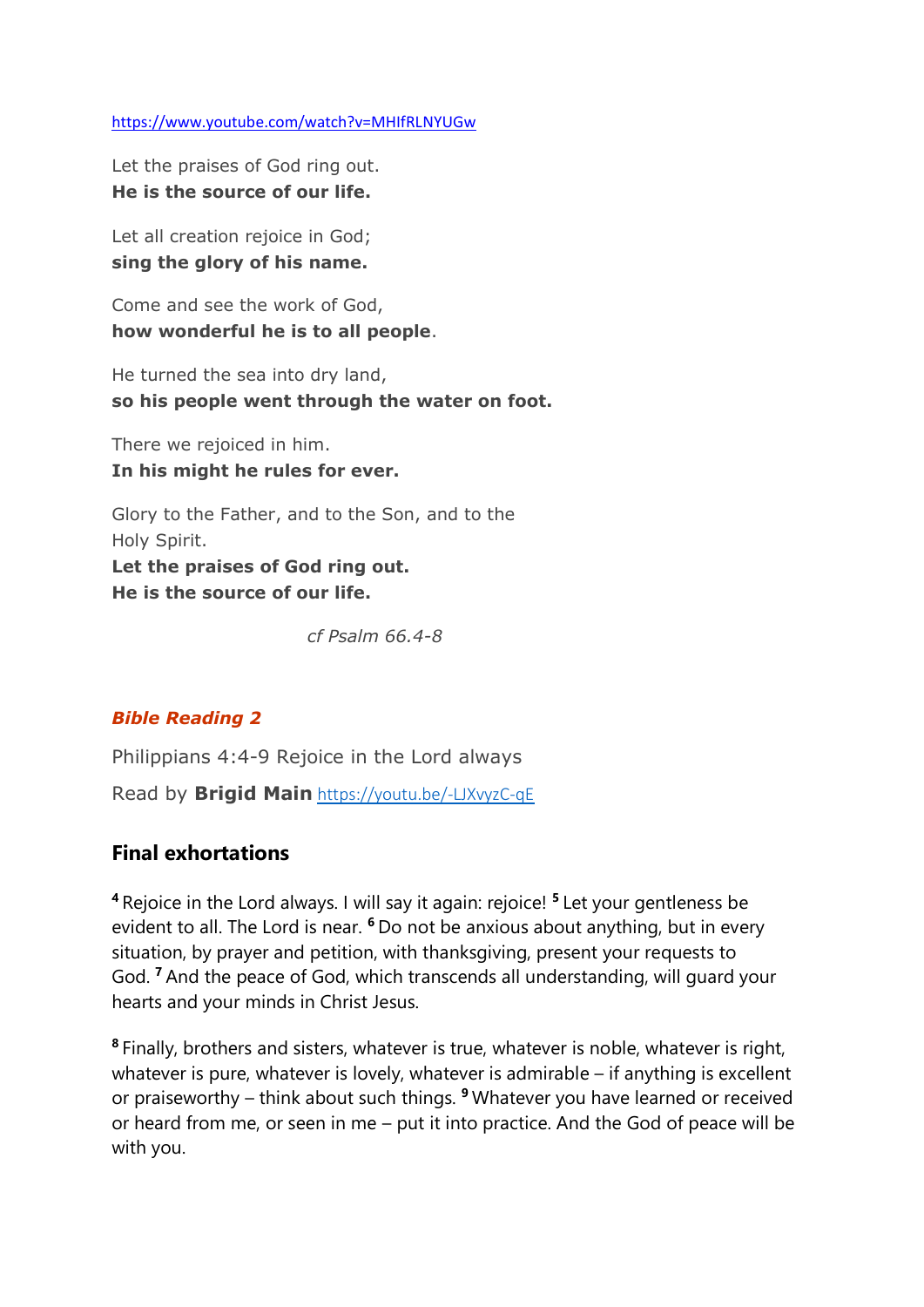### *Talk part 3 by Revd Steven*

As we remember God and give thanks to him for everything we have, we then need to respond and share some of the good gifts that we have. In our first reading from Deuteronomy, we are asked by God to take some of the firstfruits of the land and offer them to God in thanksgiving and share them with those who are in need. We are encouraged at this time to bring food into our church's or local schools, so that we can donate these gifts to the local foodbank. If you are unable to do this, may I encourage you to make a donation to the local foodbank in Southminster or support a local or national organisation who supports this work. God is very generous to us in also giving us his Holy Spirit to work in our lives and this spirit bears fruits if the different fruits of the spirit such as patience, goodness, kindness, love, peace and joy. May these fruits always help us to be generous in sharing our gifts and time with those in need, **Amen.**

#### *Hymn 3* **God whose farm is all creation**

<https://www.youtube.com/watch?v=AkP0BybUfgc>

#### *Gospel*

[John 6:25-35](http://www.biblegateway.com/passage/?search=John%206:25-35&version=TNIV) The food that lasts;

Read by **Kathleen Bentley** <https://youtu.be/qaJReGrB5nk>

## **Jesus the bread of life**

**<sup>25</sup>** When they found him on the other side of the lake, they asked him, 'Rabbi, when did you get here?'

**<sup>26</sup>** Jesus answered, 'Very truly I tell you, you are looking for me, not because you saw the signs I performed but because you ate the loaves and had your fill. **<sup>27</sup>** Do not work for food that spoils, but for food that endures to eternal life, which the Son of Man will give you. For on him God the Father has placed his seal of approval.'

**<sup>28</sup>** Then they asked him, 'What must we do to do the works God requires?'

**<sup>29</sup>** Jesus answered, 'The work of God is this: to believe in the one he has sent.'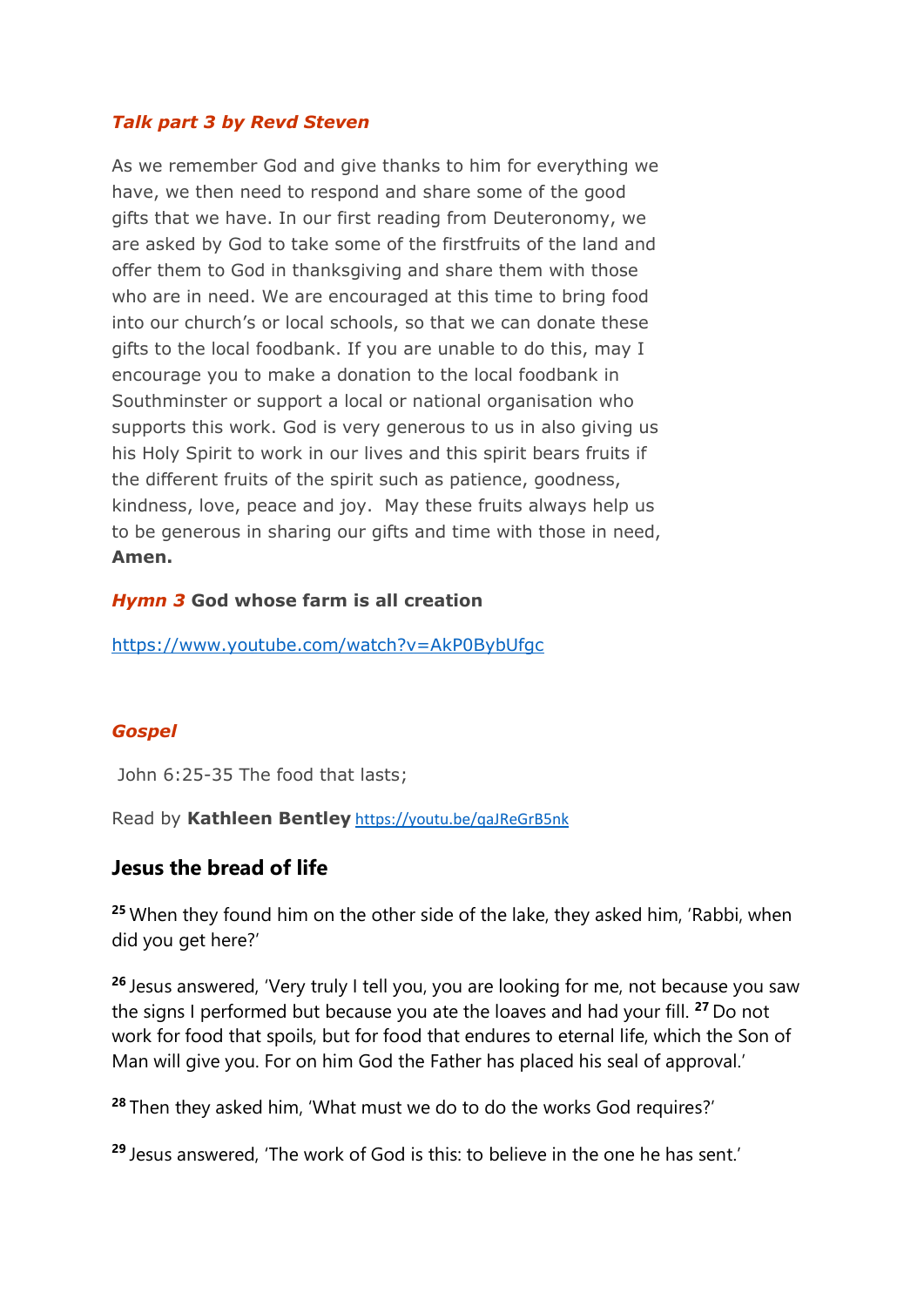**<sup>30</sup>** So they asked him, 'What sign then will you give that we may see it and believe you? What will you do? **<sup>31</sup>** Our ancestors ate the manna in the wilderness; as it is written: "He gave them bread from heaven to eat."a'

**<sup>32</sup>** Jesus said to them, 'Very truly I tell you, it is not Moses who has given you the bread from heaven, but it is my Father who gives you the true bread from heaven. **<sup>33</sup>** For the bread of God is the bread that comes down from heaven and gives life to the world.'

**<sup>34</sup>** 'Sir,' they said, 'always give us this bread.'

**<sup>35</sup>** Then Jesus declared, 'I am the bread of life. Whoever comes to me will never go hungry, and whoever believes in me will never be thirsty.

## *Affirmation of Faith*

Do you believe and trust in God the Father, source of all being and life, the one for whom we exist?

#### **We believe and trust in him.**

Do you believe and trust in God the Son, who took our human nature, died for us and rose again?

## **We believe and trust in him.**

Do you believe and trust in God the Holy Spirit, who gives life to the people of God and makes Christ known in the world?

## **We believe and trust in him.**

This is the faith of the Church.

**This is our faith. We believe and trust in one God, Father, Son and Holy Spirit. Amen.**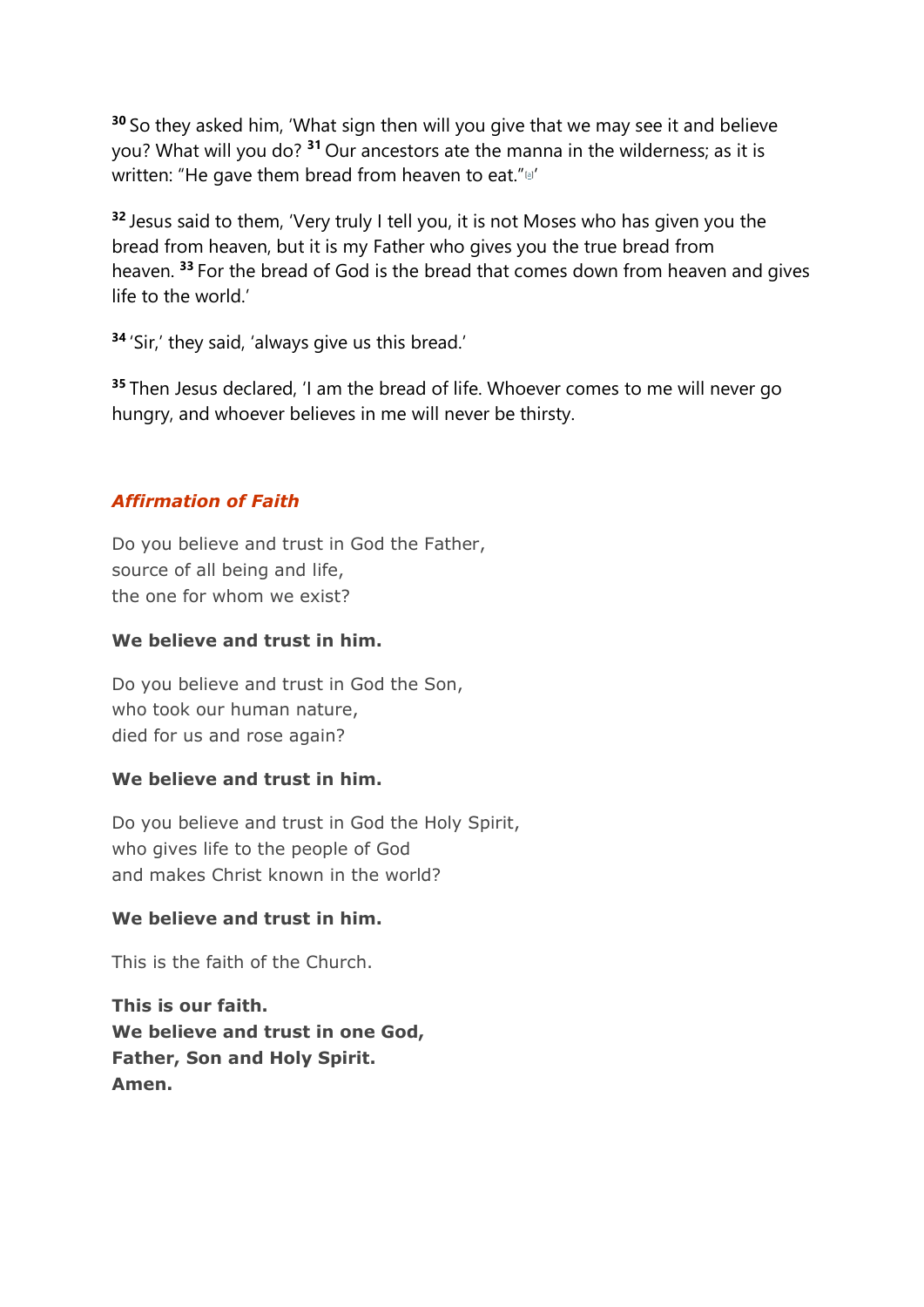#### *Hymn 4* Let us, with a gladsome mind <https://www.youtube.com/watch?v=dG6kS1o5PpA>

## *Intercessions*

Let us pray to God, that he will bring to fruition all that he desires for his creation. Father, Lord of creation, **in your mercy, hear us.**

You have created the universe by your eternal Word, and have blessed humankind in making us stewards of the earth. We pray for your world, that we may share and conserve its resources, and live in reverence for the creation and in harmony with one another. Father, Lord of creation,

#### **in your mercy, hear us.**

You have given the human race a rich land,

a land of streams and springs,

wheat and barley,

vines and oil and honey.

We have made by sin a world of suffering and sorrow.

We pray for those who bear the weight of affliction,

that they may come to share the life of wholeness

and plenty.

Father, Lord of creation,

## **in your mercy, hear us.**

In Christ you call us to a new way of life, loving our neighbours before ourselves. Help us to treat with care and respect the world as it is as we live in hope and anticipation of the world as it will be when your kingdom comes and your will is done. Thank you for those, living and departed, who have shown a true respect for your creation … Help us to follow in their footsteps, until, with them, we see you face to face, where all is made new in Christ our Lord.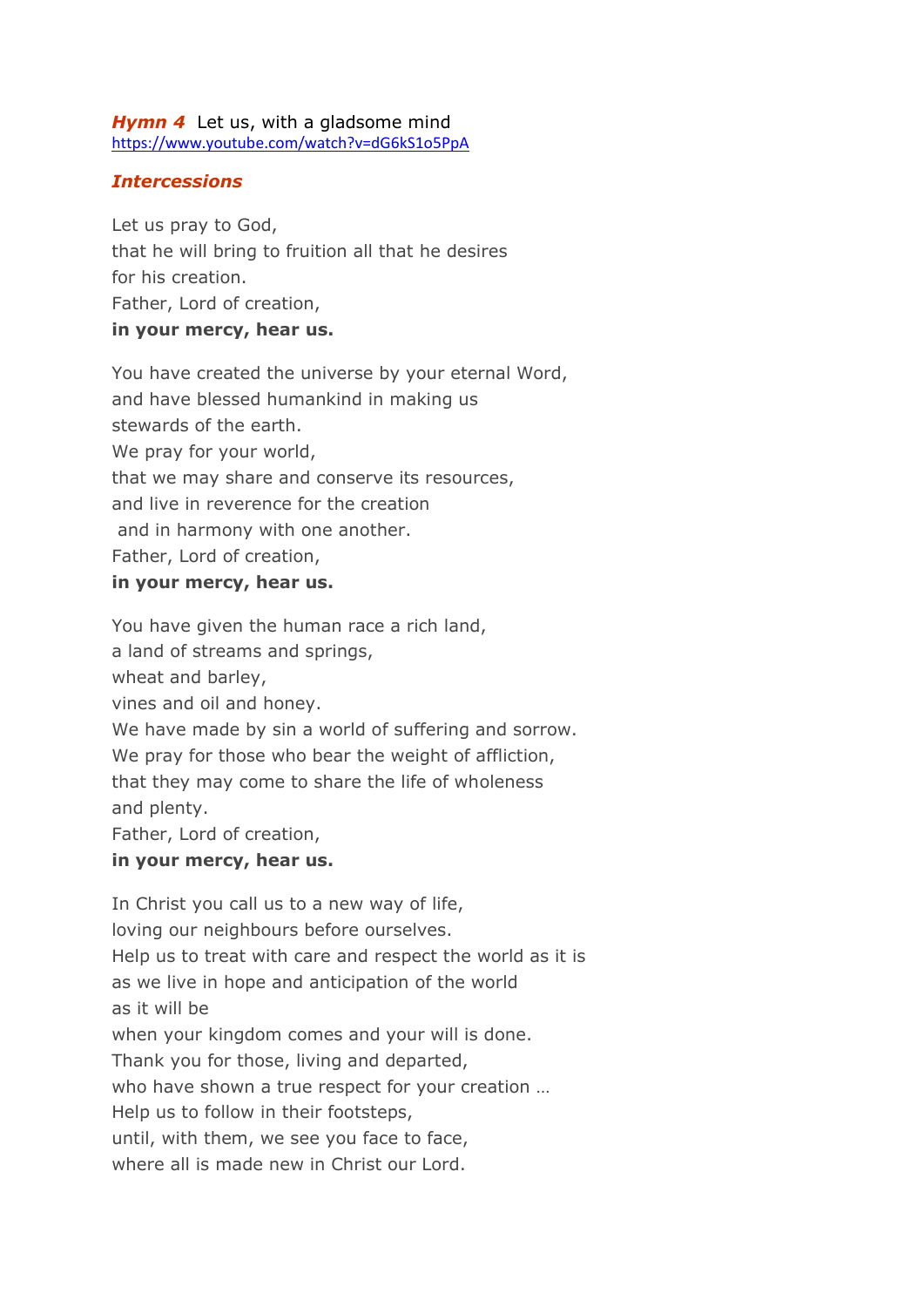We bring our friends and loved ones to you Father that in these times of stress we are living through, that you will watch over them and keep them safe. Especially those we are aware of in our community needing your special care and healing.

**Clive Bennett Jean Winn Carole Faulkner Jean Webber Margaret Cowell Andrew Jackson Beryl Dixon, Christine Sibley, Cally Thorpe, Josh Pitman, Sue Wilson, Georgia Andy Smith** Quieten their hearts let them know your presence Lord and give them peace.

Almighty God, we remember in your presence all those who have died, and particularly those we have known and loved. Thank you for them and thank you for your promise of eternal life and peace. Be close to those who are recently bereaved, strengthen them with the knowledge that you are always there to lean on and to be carried through difficult times. Today we

Merciful Father, **accept these prayers for the sake of your Son our Saviour Jesus Christ. Amen.**

remember: **Brenda Jago**

**Hymn 5** We Plough the Fields and Scatter <https://www.youtube.com/watch?v=ccVEjKFkAV4>

## *The Lord's Prayer*

**Our Father in heaven, hallowed be your name, your kingdom come,**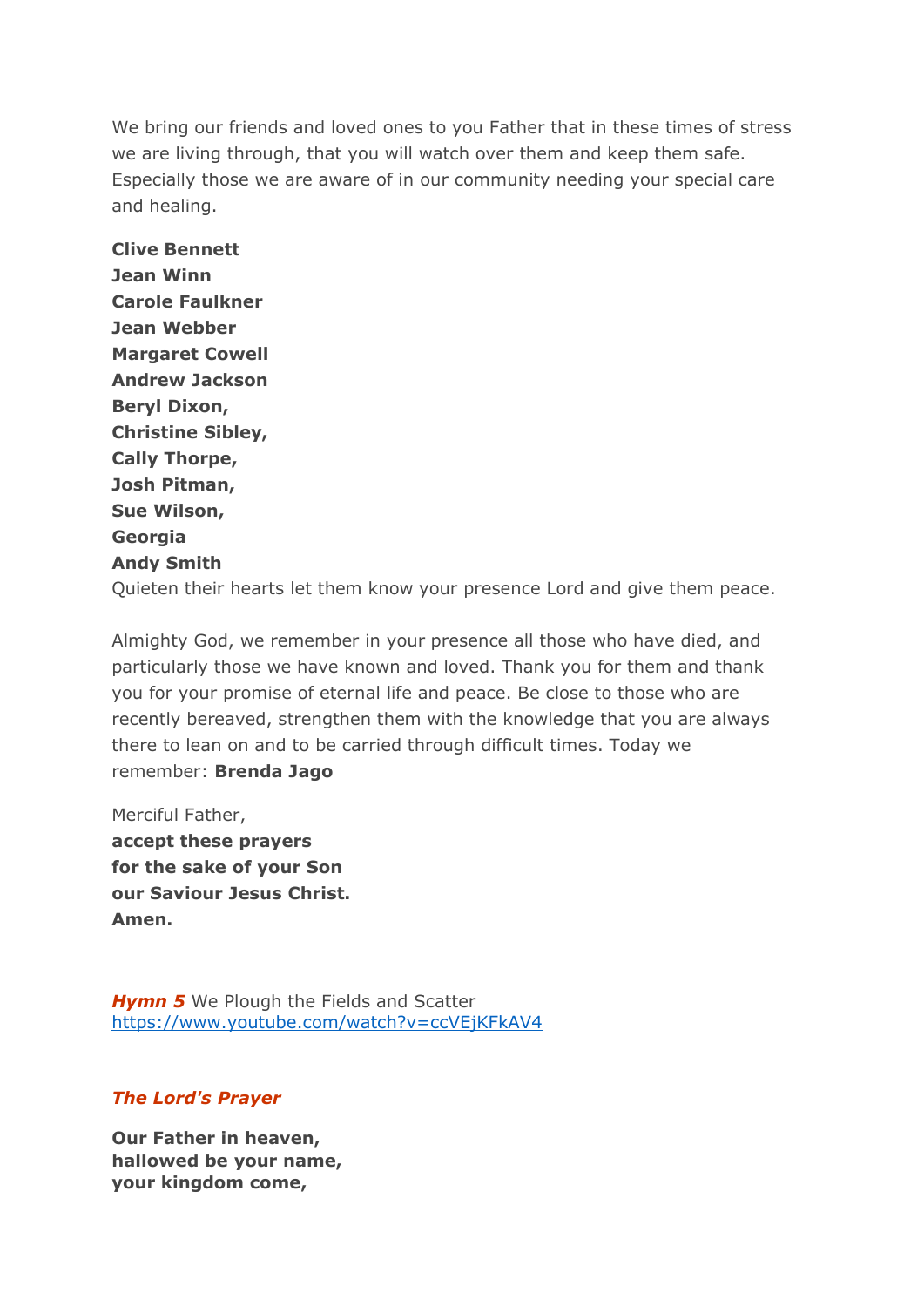**your will be done, on earth as in heaven. Give us today our daily bread. Forgive us our sins as we forgive those who sin against us. Lead us not into temptation but deliver us from evil. For the kingdom, the power, and the glory are yours now and for ever. Amen.**

#### *Blessing and Dismissal*

May God the Father of our Lord Jesus Christ, who is the source of all goodness and growth, pour his blessing upon all things created, and upon you his children, that you may use his gifts to his glory and the welfare of all peoples;

And the blessing of God almighty. The father, the Son and the Holy Spirit be among you and remain with you always,

#### **Amen**



**Final Hymn** Farther Lord of all Creation: [https://www.youtube.com/watch?v=oyguLv5A\\_b4](https://www.youtube.com/watch?v=oyguLv5A_b4)